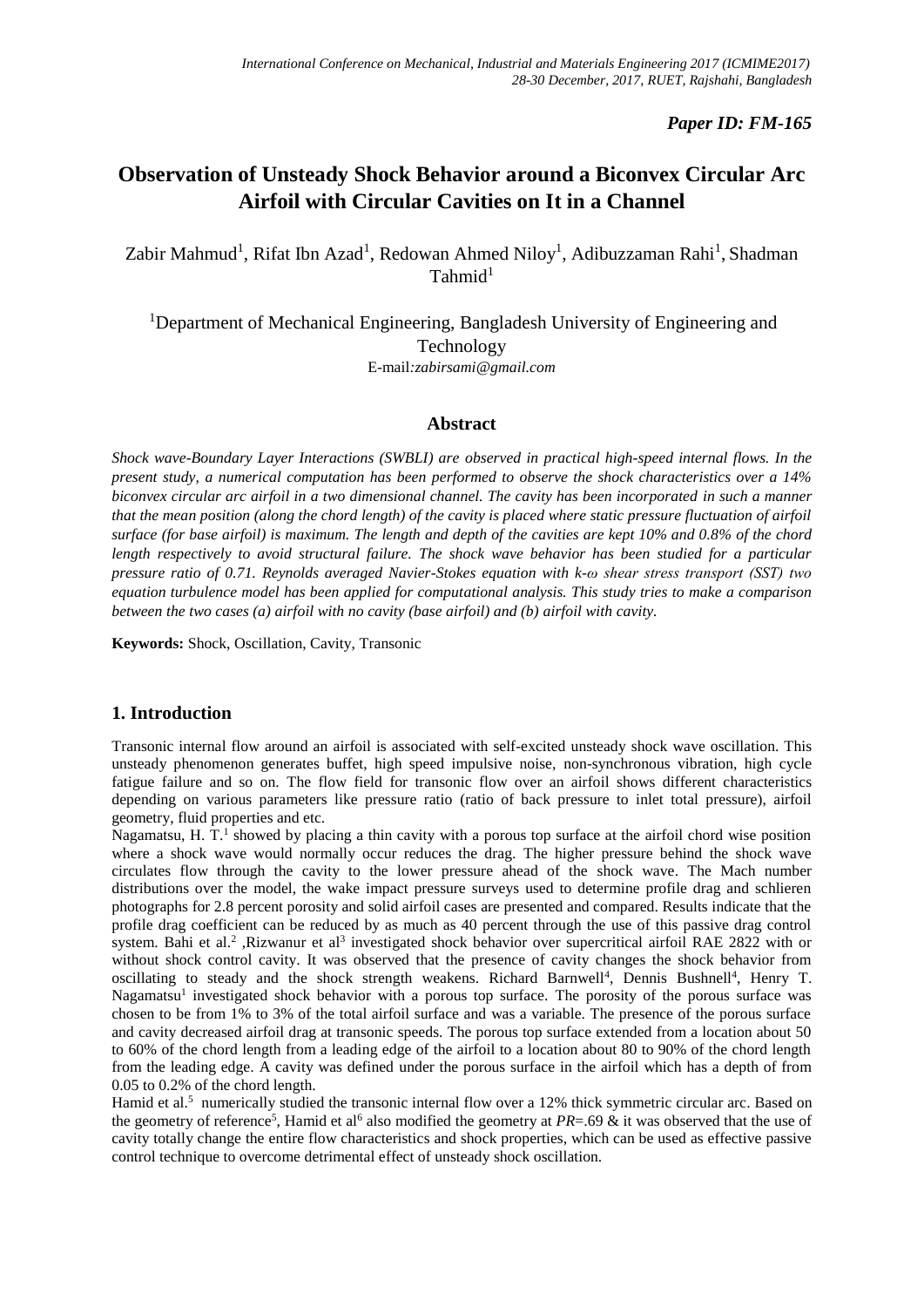The present study numerically investigates the flow characteristics over a 12% biconvex circular arc airfoil in a two dimensional channel using cavity for pressure ratio of 0.71 & the study also makes comparison between base airfoil and airfoil with cavity. Cavity of different depths are being investigated and transonic flow behavior for 0.8%*c* cavity is used in this study. The present investigation find totally different types of shock characteristics including pressure fluctuation, coefficient of pressure due to modification of the geometry with this depth of cavity.

| Chord length(mm)      | x                 | Stream wise coordinate(mm) |
|-----------------------|-------------------|----------------------------|
| Mach number           |                   | Normal coordinate(mm)      |
| Pressure (Pa)         | $C_p$             | co efficient of pressure   |
| Pressure Ratio        | <b>Subscripts</b> |                            |
| Dynamic pressure (Pa) |                   | total condition            |
| Time (millisecond)    |                   |                            |
|                       |                   |                            |

### **2. Computational Method**

In our current study the flow is considered as compressible, turbulent & unsteady. The governing equations of continuity, momentum and energy are solved by Density-based solver. Finite volume method is used to approximate the equations for numerical solution. Reynolds Averaged Navier-Stokes (RANS) equations along with two additional transport equations of k-ω SST model is used as the flow is assumed to be turbulent. Gauge total pressure is kept at 100000 pascal at inlet, type is pressure inlet and operating pressure 0 pascal. While at the outlet the gauge pressure is kept constant at 71000 pascal; type is pressure outlet and operating pressure 0 pascal. The flow is considered as air with its viscosity varying with Sutherland's law.

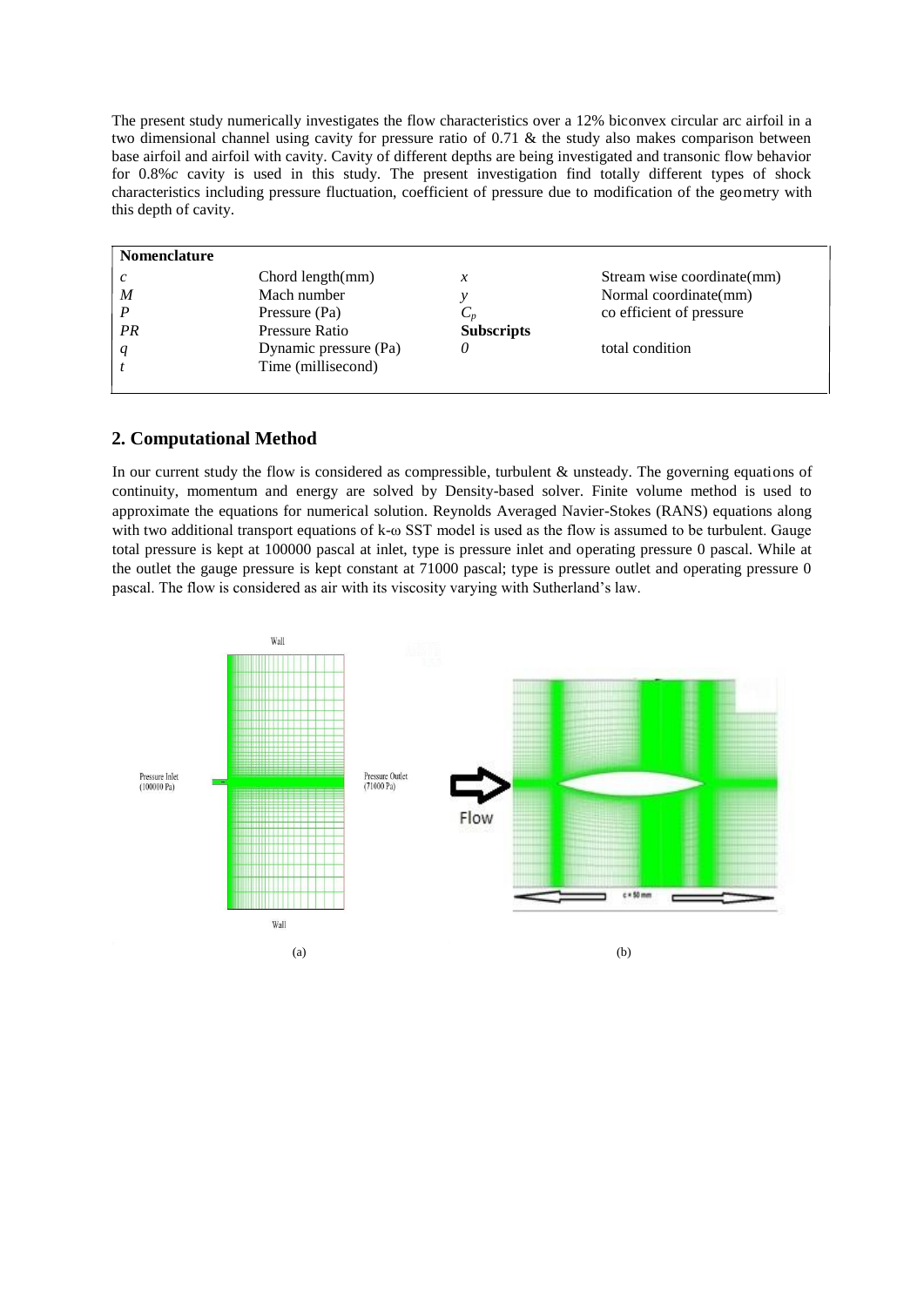

(e)

Fig. 1. (a) Computational domain with boundary conditions, (b) Close view of base airfoil with grids, (c) Close view of airfoil with cavity of length 10%c and depth 0.8%c, (d) Zoomed view of the cavity, (e) height and width of the cavity



**Fig. 2.** Mach contour for (a) base airfoil, (b) airfoil with cavity of 0.8%c depth

The airfoil used is biconvex arc in nature with a chord length, c of 50 mm & maximum thickness of 0.12c; leading and trailing edge are kept sharp. Angle of attack is kept zero degree throughout the operation. Surface modification is done by introducing cavity on both upper and lower surface of the airfoil of length 10%c and depth of 0.8%c. The mean position of cavity is fixated at  $x/c=0.73$  of the airfoil, where the static pressure fluctuation is maximum for base airfoil. The origin of the co-ordinate system is located at leading edge of airfoil. Structured mesh is used to discretize the geometry with 93000 grids in case of without bump & 111000 grids in case of with bump model. The minimum normal grid spacing is 5µm.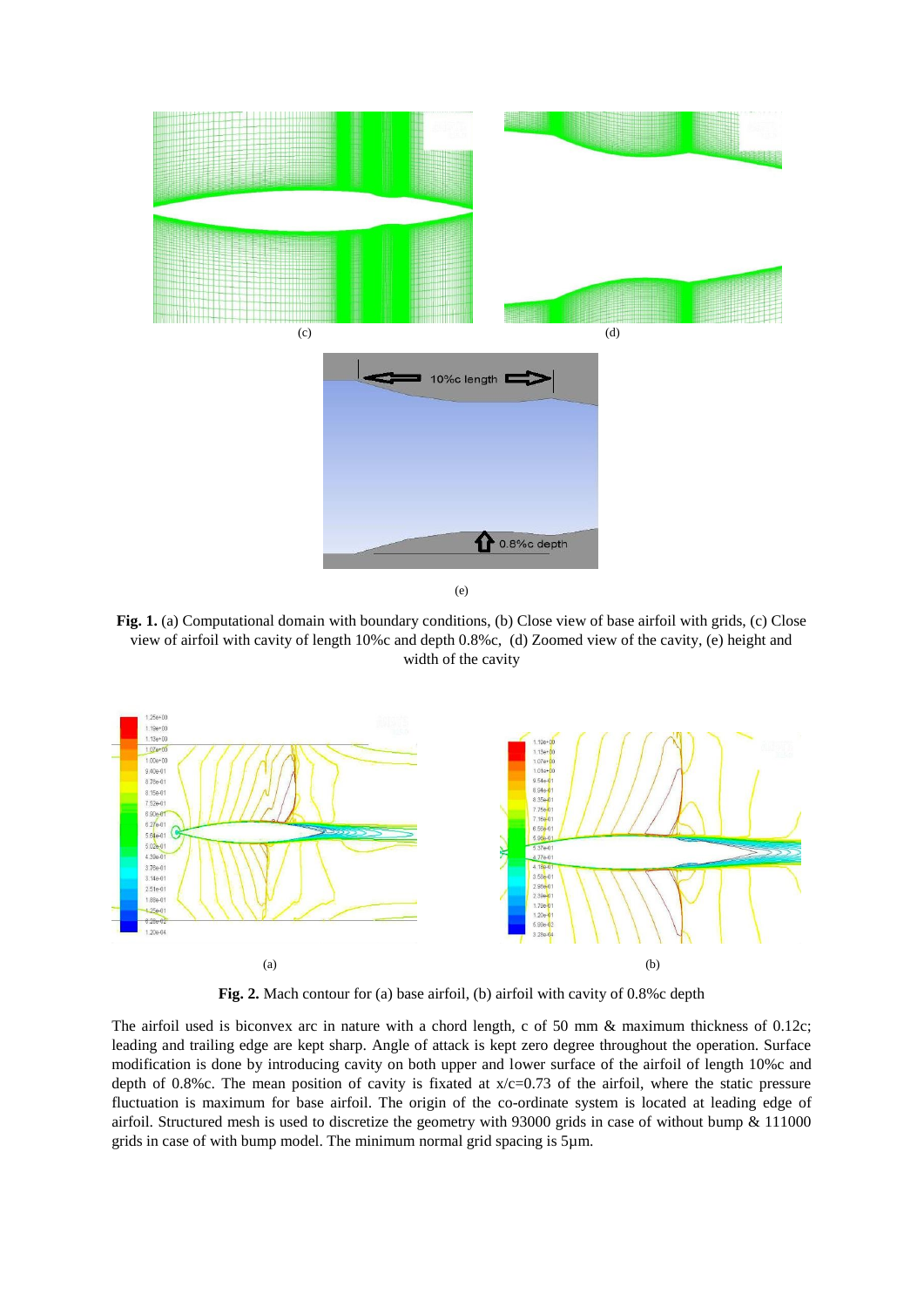## **3. Result and Discussion**



Fig. 3. Variation of non-dimensional x-velocity (u/u<sub>0</sub>) at different locations of upper wall of base airfoil.



Fig. 4. Variation of non-dimensional x-velocity (u/u<sub>0</sub>) at different locations of lower wall of base airfoil.

Here from fig-3 and fig-4, it is observed that a boundary layer separation is formed at  $x/c=0.72$  for both the upper and lower wall because of the adverse pressure gradient at the airfoil surface.



Fig. 5. Variation of non-dimensional x-velocity (u/u<sub>0</sub>) at different locations of upper wall of airfoil with cavity.



Fig. 6. Variation of non-dimensional x-velocity  $(u/u_0)$  at different locations of lower wall of airfoil with cavity.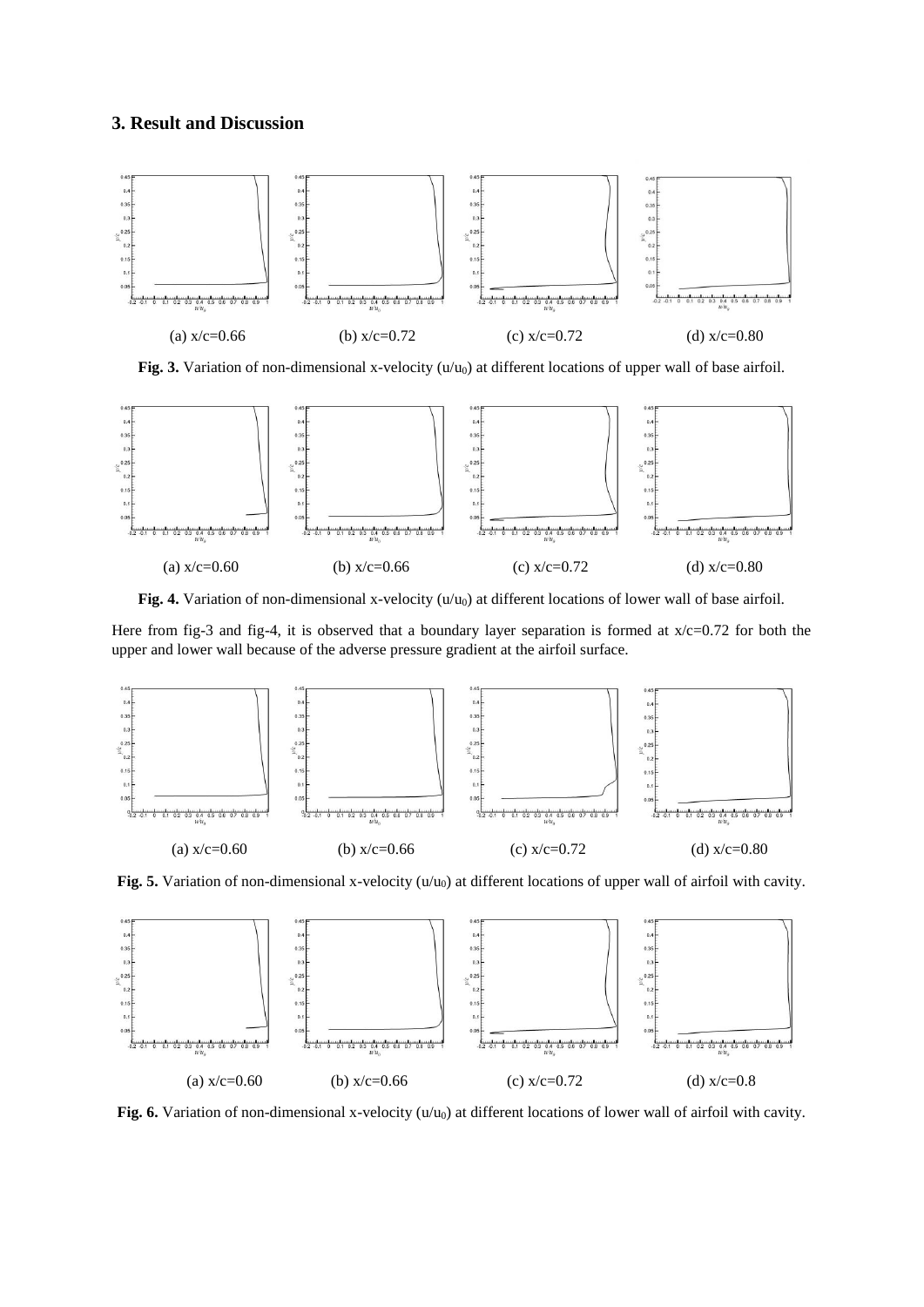But from the fig-5 and fig-6, it is observed that a boundary layer separation at the upper and lower wall of airfoil with cavities goes more downstream of the flow at  $x/c=0.8$  which is one of the objectives to keep the flow more attached with the surface.

The reason for formation of boundary layer here is viscosity and inertia; viscosity takes care of reduction of speed at the body surface, and inertia is the reason for transition of velocity between layers until it gets to the free stream.

Fluid particles flowing along the top of the wing surface experience a change in pressure, moving from the ambient pressure in front of the wing, to a lower pressure over the surface of the wing, then back up to the ambient pressure behind the wing. The region where fluid must flow from low to high pressure (adverse pressure gradient) is responsible for flow separation.



Fig. 7. -C<sub>p</sub> distribution over the two airfoils: (a) upper wall and (b) lower wall

From fig-7, the negative co-efficient at different locations indicate that with the cavity the adverse pressure gradient decreases for the wall of the airfoil.



**Fig. 8.** Pressure fluctuations with time for different locations of airfoil with cavity



**Fig. 9.** Pressure fluctuations with time for different locations of base airfoil